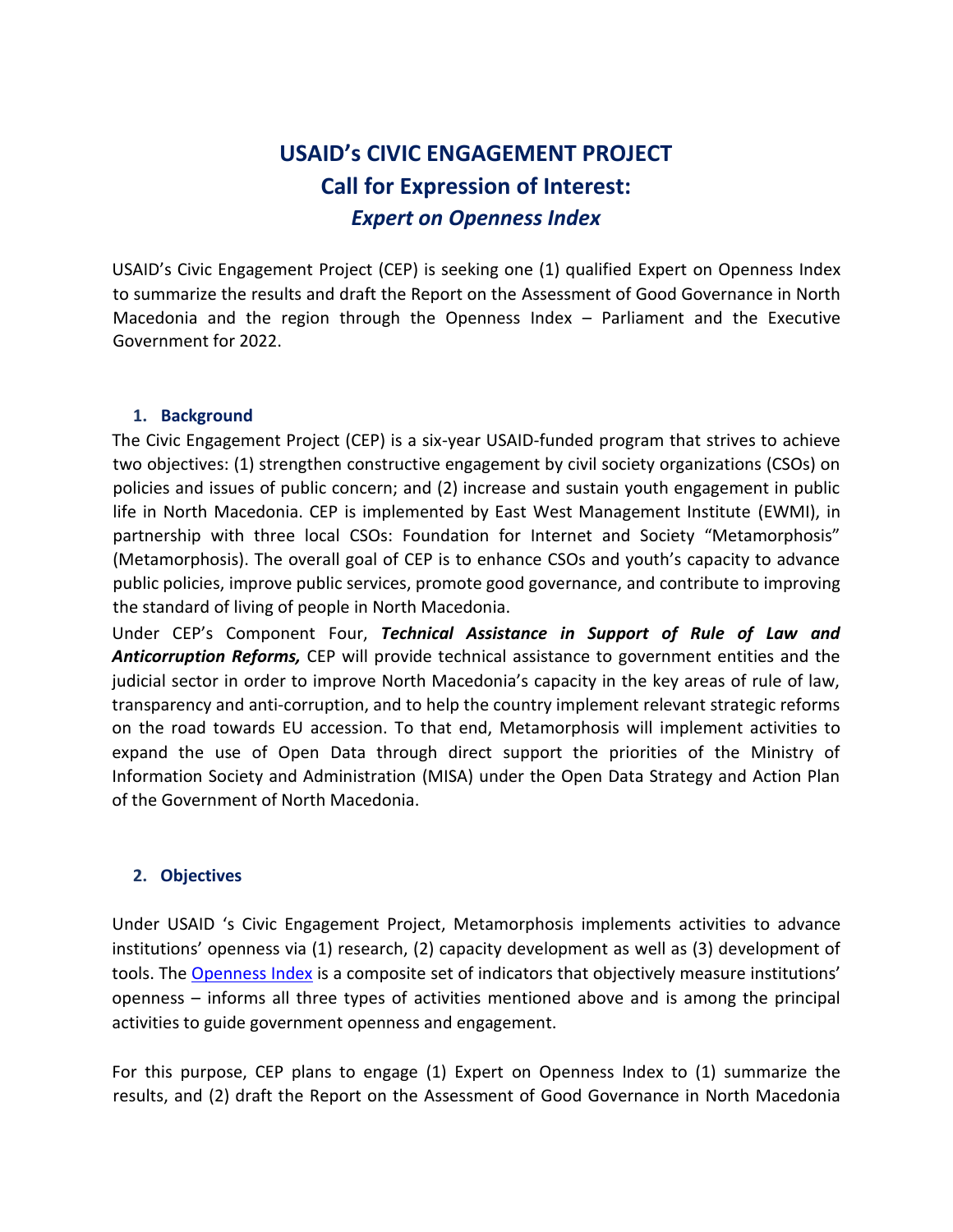and the region through the Openness Index – Parliament and the Executive Government for 2022.

The Openness Index assesses the performance of the executive government in the area of good governance by focusing on four pillars: (1) accessibility, (2) awareness, (3) integrity, and (4) transparency with a cross-cutting domain observed throughout all four pillars – **open data**.

The four pillars of the Openness Index define and assess good governance along these principles: **accessibility** assesses the degree at which the right to information is guaranteed by law and in practice, as well as the quality of the mechanisms for engagement and consultation in policymaking processes; **awareness** looks at the institutions' commitment to learn from ongoing processes and improve them through established monitoring, evaluation and learning systems – by using milestones/indicators during strategic planning and reporting; **transparency** assesses the public availability of organizational information, budget and public procurement procedures; while **integrity** evaluates the presence of mechanisms for the prevention of conflict of interest, the regulation of lobbying, as well as the availability of a Code of Ethics to guide and sanction the behavior of public servants.

### **3. Tasks and Responsibilities**

The Expert on Openness Index will be engaged to support the project activities described above. The expert will collaborate closely with the Metamorphosis team in the process. The tasks and responsibilities of the expert include:

- Summarize the results of the Assessment of Good Governance in North Macedonia and the region through the Openness Index – Parliament and the Executive Government for 2022;
- Draft the Report of the Assessment of Good Governance in North Macedonia and the region through the Openness Index – Parliament and the Executive Government for 2022;
- Collect feedback from Metamorphosis team in the preparation of the required analysis, summary and drafting of the final document.

Metamorphosis will support the expert with all available resources and contacts during the engagement timeframe. All materials should be drafted in Macedonian language.

# **4. Qualifications**

- University degree in social sciences;
- Relevant work experience, excellent knowledge and understanding of the Openness Index concept and its principles;
- Excellent knowledge on Open Data (concept, processes, trends);
- At least three years of experience in conducting researches, data analysis and drafting reports in similar areas of openness, transparency and accountability, preferably in North Macedonia and the Balkan region;